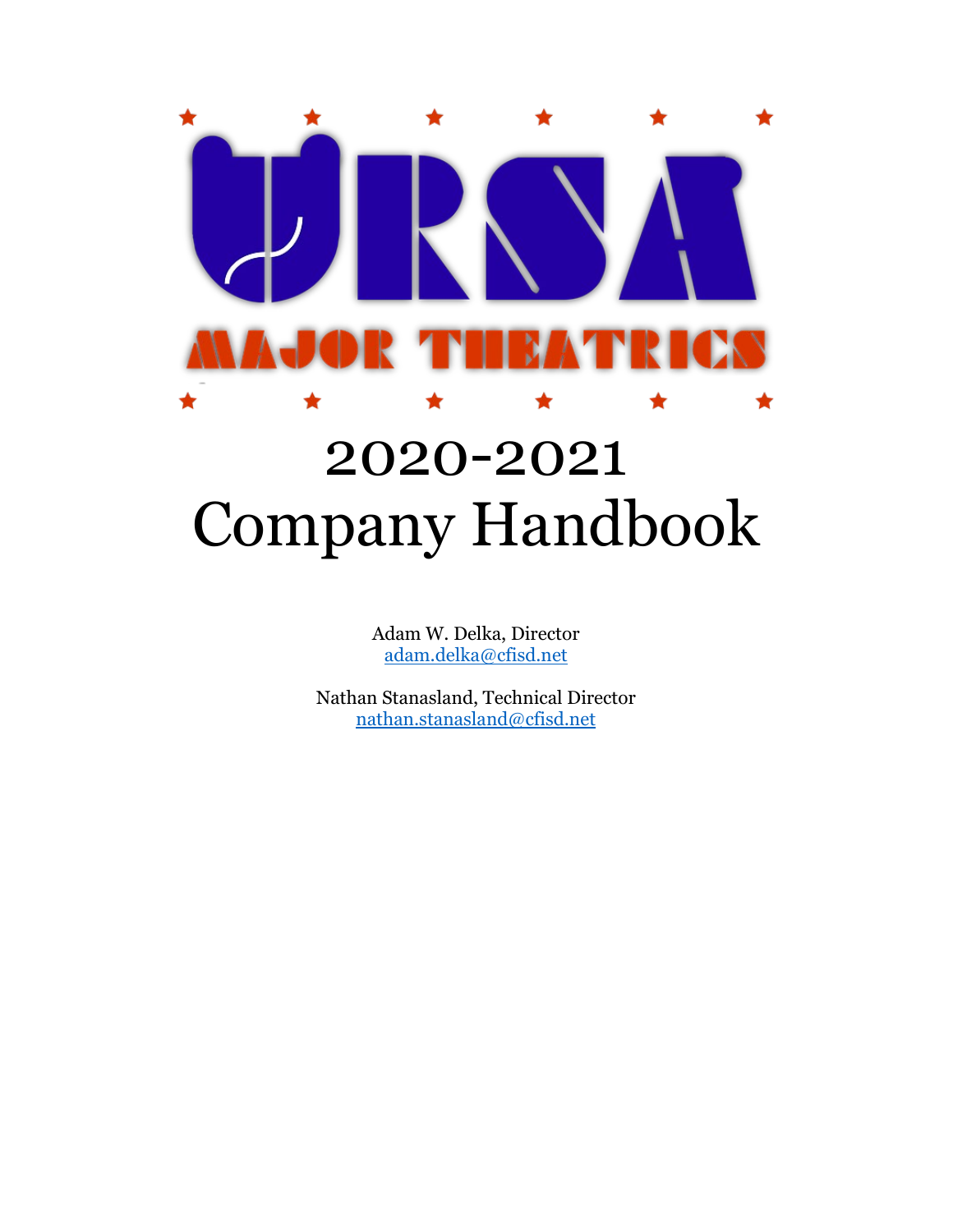Fall 2020

Dear Bridgeland Theatre Students,

Welcome to the wonderful world of URSA MAJOR THEATRICS! I am excited that you are here and have decided to be a part of the Bridgeland High School Theatre program. You are joining a successful and award-winning organization that thrives on creating excellence in theatre while also providing enriching opportunities for students to develop and mature as leaders and their art.

This, as always, is an important year for our program. However, as your new director, and in the midst of the global pandemic, this year will seem, feel and be…well…different. Due to district, state and federal guidelines our performances may be virtual, outdoors, or even a combination of face-to-face and virtual, just like in class. Our social distancing procedures will force us to be inventive and flexible both in class, during the rehearsal process, behind the scenes and on stage. This year is hopefully not our new normal. We are determined to be positive and flexible as we are guided through the ups and downs of the year, in hopes that we will soon be pandemic free and able to operate and function theatre in a more traditional fashion. Please *bear* with us as we do our best to make theatre an enriching and enjoyable experience for all involved. We will do our best.

We have a highly talented and diverse group of returning students that are ready to take the lead of our program and move us into our future. We are excited to be welcoming many new students to our Bridgeland theatre family and community. We are extremely proud to have our second class of graduates walk across the stage this coming May.

Theatre benefits you academically, professionally, personally and socially. A powerful confidence builder, theatre is one of the best ways to develop your time management, critical thinking, speaking, researching, reading, performing, listening skills, and work ethic. This is an opportunity to stretch yourself to develop the necessary skills to be a well-rounded young adult. You will soon find out that being a part of the URSA MAJOR THEATRICS program takes a great deal of work, creativity, time-management and passion…. all real-world skills that will last a lifetime.

I am looking forward to a year full of accomplishment in all its forms – educational, performance, production, personal and competitive. I want us to be supportive and proud of each other, to grow and laugh together, and to fully appreciate the remarkable group of dynamic individuals we have in our program. Let each of us accept the challenge to keep this program welcoming and strong.

Please review this entire handbook. It contains everything you need to know about the Bridgeland High School Theatre Department. I will expect everyone, myself included, to abide by its policies. This does not, however, replace the Bridgeland HS or Cy-Fair ISD Handbooks. This is meant as a supplement to the already established policies. Please let me know if you have any questions. Let's have an amazing year that is full of fun and creativity.

Sincerely,

Mr. Delka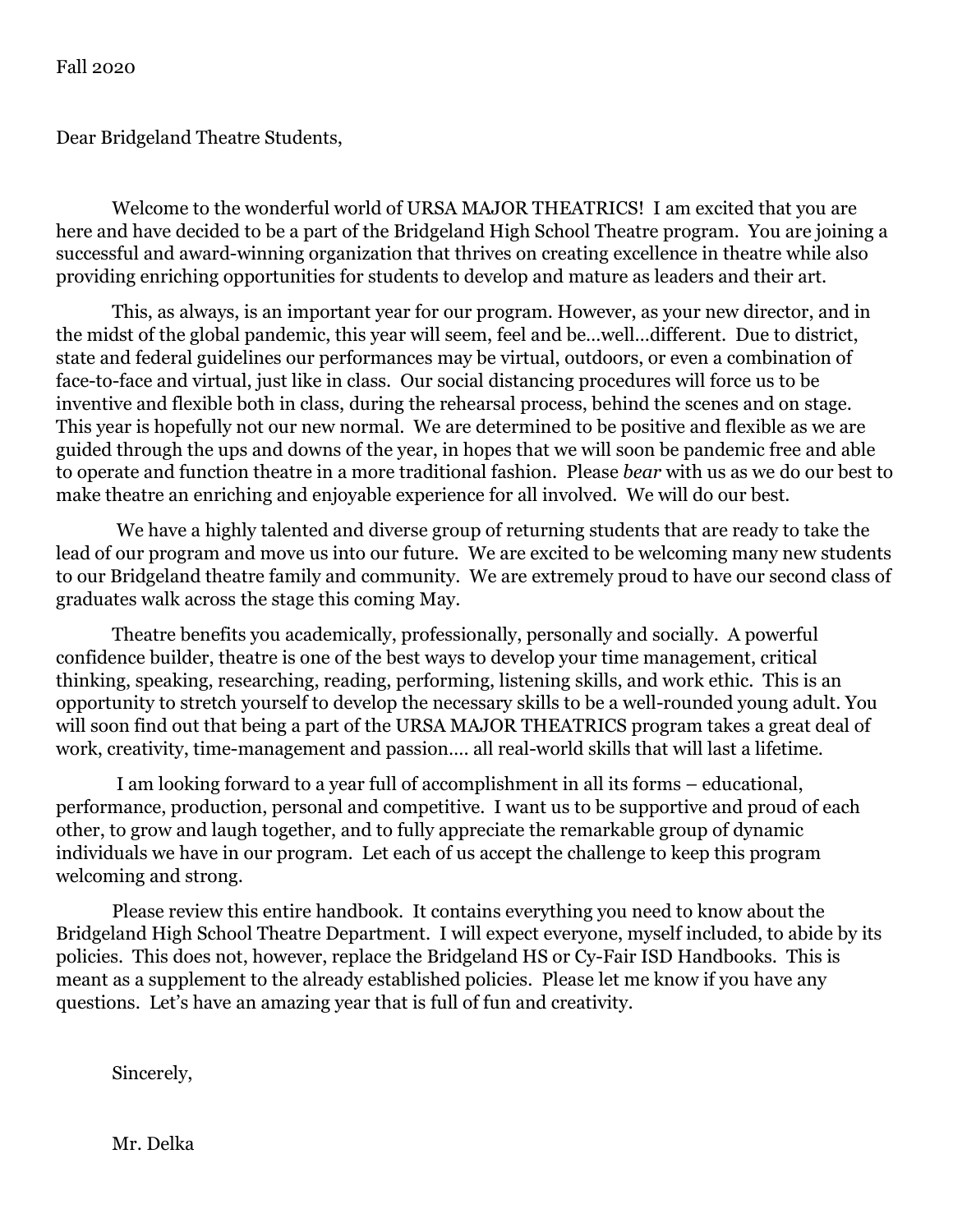### *URSA Major Theatrics*

# **Bridgeland HS Theatre Purpose and Mission**

The Bridgeland High School Theatre company engages, inspires, entertains, challenges and educates students and audiences with theatrical productions and projects both on stage and in the classroom. We provide a theatre arts education that promotes lifelong learning to a diverse community, and we celebrate the essential power of the theatre to illuminate our common humanity.

- We seek to achieve the highest quality of theatre education in a supportive environment, and expect excellence from the students, staff and volunteers.
- We believe in offering educational theatre experiences that are inclusive, that reflect the diversity of the community, and that have a meaningful impact on our community. We will do theatre that challenges our creative perspective and inspires and enlightens our audiences.
- We are committed to the training and support of current and future theatre artists and leaders.
- We strive to provide leadership and collaborative ensemble training and skills in theatre arts education.
- We are not a high school theatre, but a theatre in a high school. We will perform above and beyond all expectations.
- We are a Troupe, and we should always be in this for one another and for our company, never ourselves. "I got your back" is not just a phrase thrown about lightly before a show.

# **Troupe #8503 Expectations**

The Theatre Department is a place to experience, grow and develop as a young creative artist. We ask that students contribute to the creation of this environment with positive energy and commitment in the following ways:

- Come to every class/rehearsal ready to contribute and take artistic risks.
- Be imaginative and creative. Never let fear get in your way!
- Focus on your work and the work of others; always watch, observe, pay close attention-this is how you LEARN! No side conversations.
- Please inform your teachers/directors if you have any health problems, so we may adjust your participation accordingly.
- Communicate with your teachers/directors your schedule and possible conflicts (well in advance) with theatre performances and events.
- Work for yourself and your fellow students. Be an active participant in creating an ensemble. Remember that the show/performance is never about one person, it is about the company and the story being told.
- DO NOT MISS CLASS/REHEARSAL!
- Your general classroom work and your grades are VITAL to your involvement and participation in Theatre performances and events.
- Work given and participation in class projects and assignments are always assumed to be graded.
- Not showing up and effectively participating to outside events assigned by the teacher/director can affect your class grade.
- All members of the cast/class are expected to fully participate and engage in warm-ups and rehearsals.
- All members of the cast/class are expected to fully participate in fundraisers. Each student is responsible for his/her own fair share. Parents and/or students wanting to "opt out" of fundraisers need to make arrangements with the director on how you plan to contribute.

Your way of working in class and your attitude toward the work expresses your commitment to the program and to the profession. Remember that you are not in competition with anyone but yourself to improve and get stronger at your craft. In the Theatre Department, we work together and support each other because **WE ARE AN ENSEMBLE**.

These are the standard procedures in a professional training environment found in arts schools, conservatories, and theatre university programs across the nation as well as elements of the Actor's Equity Etiquette Contract. Our goal is to stimulate creativity and to provide an environment for developing our art.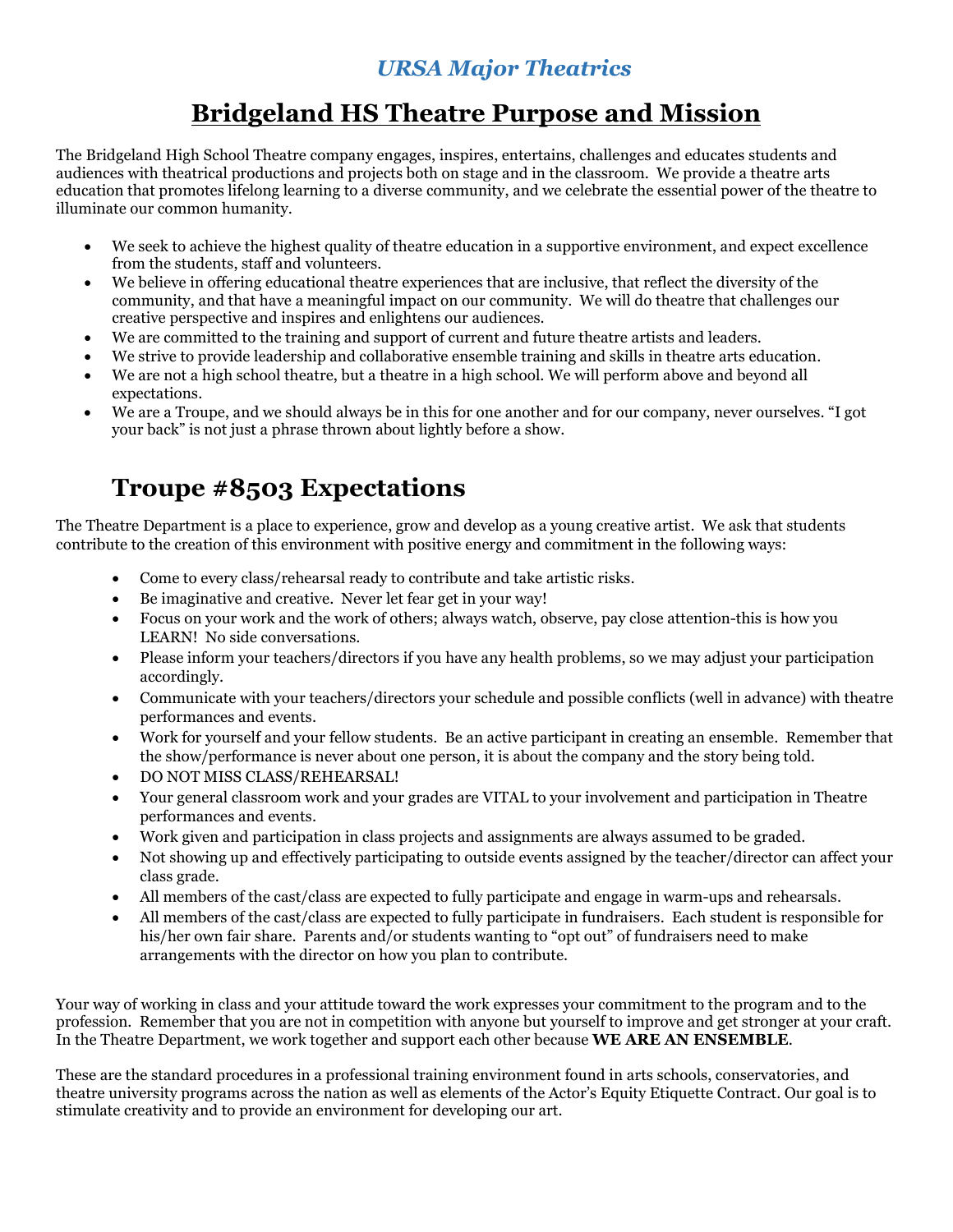Theatre, as a collective art, requires strong discipline from an actor to achieve high standards. Strict rules shouldn't take away the joy and excitement from our work if we understand their meaning and usefulness. Constructive feedback and criticism are an integral part of the theatre process.

#### **General Procedures:**

- 1. All theatre participants must follow all directives and meet all deadlines of the Directors, Stage Managers, and Officer Line.
- 2. Behavior and image are two important factors for theatre students because people in theatre are continuously on display. Students should not take part in any action or continuously engage in any activity that could be perceived as diminishing the integrity of URSA Major Theatrics at Bridgeland High School or in the public eye including representing themselves or UMT in an unfavorable, questionable or illegal manner through social media. Doing so will result in disciplinary actions determined by directors and/or appropriate school officials, including probation or dismissal from the organization/cast.
- 3. Do not come down to the theatre from another class unless called for by the director.
- 4. All theatre students should check the callboard *daily* for crew, casting, or general departmental announcements. Negligence in reading the callboard is no excuse for missing an assignment or rehearsal. An effort will be made to post all announcements through REMIND 101 and other departmental social media.
- 5. The offices of the directors are designated for teachers and teacher appointed students who are performing their duties. No students should use these areas to congregate or "hang out".
- 6. Equipment should only be used with permission from a Director. All equipment used in the course of a day's work *should be returned to its appropriate place when the work is completed*.
- 7. Theatre students are expected to work collaboratively with each other. Never should the words, "That's not my job," be uttered from anyone's mouth. All of it is your job. This is theatre and students should be willing to help with *anything* in an effort to accomplish the goal at hand.

#### **Theatre Rules:**

- Food or drink may not be brought into the auditorium or anywhere in the Theatre areas unless otherwise specified by a Director. That includes the dressing rooms.
	- Not in the auditorium house, or onstage or wings unless used in the course of the performance.
	- Snacks *MAY* be consumed in the black box as long as it does not cause distraction or leave a mess. Bridgeland has mice…and food, crumbs and/or trash will attract the unwanted critters.
	- Any drinks must be in a resealable bottle.
	- Snacks may not contain nuts in any form.
- Please don't touch the curtains.

#### **Keys & Locks**

- *Only Officers/SMs will be temporarily entrusted with keys to unlock and lock theatre spaces.*
- *Make sure you have all materials collected before leaving- Directors will not be going back to open it for you.*

#### **The Lofts, Catwalk, and Costume Shop & Theatre Storage Areas**

- **1.** The lofts, catwalk, and costume shop are not playgrounds, nor are they places to casually "hang out" and will remain locked unless in use.
- **2.** The costume loft and shop are not to be used as your own personal closet. Nothing should be used or borrowed without permission from a director.
- **3.** Fly rails are important pieces of equipment that should only be handled by the fly technician or someone they have helping them. Never mess with them unless you're supposed to touch them.
- **4.** Put things back where you found them. If you are found touching a prop, costume, or item that does not belong to you, there will be consequences.

#### **Dressing Room Rules:**

- 1. Food or drink, with the exception of reusable water bottles with sealed caps, is *prohibited* in the dressing rooms. Plan ahead and make sure you have time to eat before rehearsal and performances.
- 2. No eating in costumes period.
- 3. Only cast members or specified crew members are permitted in the dressing room two hours prior to every performance. No visitors, friends, parents, siblings, etc. are allowed in the dressing rooms at any time.
- 4. Departmental make-up and hygienic supplies are to be used only by the performers.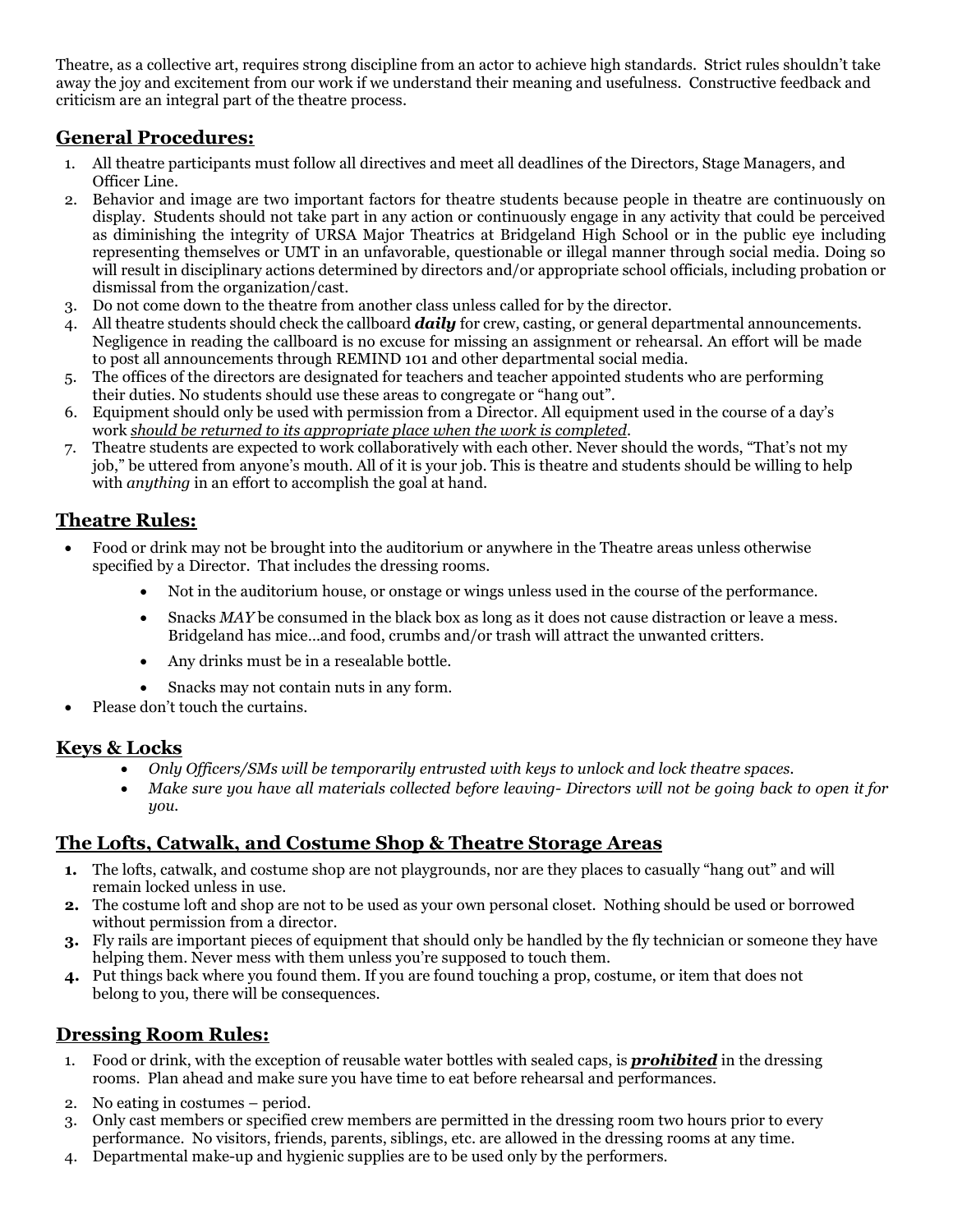- 5. Each actor is assigned his/her own make-up station and is responsible for cleaning it after each rehearsal and performance.
- 6. Lids must be placed on their respective containers when finished.
- 7. Once prepared for a performance, all actors may wait in the dressing room or where "circle" is being held.
- 8. Costumes WILL BE treated with care. Actors must hang up all costume pieces exactly as they found them. Items worn as costumes never leave the theatre building during the dress rehearsal and performance period, except when taken for cleaning and/or repairs, and only when approved by the Director.
- 9. The performer never takes any part of their costume home, even if it is their property, until strike.
- 10. Bathrooms in dressing rooms should be kept sanitary and hygienic. Any maintenance or sanitation issues should be brought to a Director's attention.
- *11. Light bulbs must be free and clear from any and all obstructive items.*
- 12. Personal items should be stored in the bins at your station.
- 13. All personal items must be removed from dressing rooms and taken home after strike.
- 14. Inappropriate language such as swearing and gossiping in the dressing rooms is prohibited and will not be tolerated.
- 15. Dressing rooms are to be clean and spotless after all rehearsals and performances. Should the dressing room be found unacceptable, consequences will follow, and could include the privilege to use the dressing room being revoked for a time deemed appropriate by a Director/Stage Manager.
- 16. Dressing rooms will remain locked during the school day. They will only be used during rehearsal and/or performance purposes. Please see a Director if you need access to a dressing room during the day.

#### **Auditioning Procedures:**

- 1. Once a student has been cast in a role, they may not turn that part down. If this is done, the student will be *ineligible* for casting in the next UMT production.
- 2. Students who have failed a Theatre course in the previous 9 weeks are ineligible for casting.
- 3. All schedule conflicts should be reported on the audition form, too many conflicts may result in not being cast. *You must be specific about what and when a conflict occurs. Generalized conflicts without specific dates and times may result in your not being cast.*
- 4. Once the cast list is posted, it is considered inappropriate and unprofessional to inform others of their parts. It is also unprofessional to stand around the callboard once you have already read the cast list.
- 5. If you do not get cast in a role that you desire, learn to accept the loss with grace. Verbal attacks or gossip serve no constructive purpose. Instead, ask for a critique from the director, and spend your energies on improving your auditioning skills for the next production. Please revisit number two under General Procedures.
- 6. Auditions will be run as the director chooses and auditioners are expected to follow all logistical requests, no matter how different it may be from another director.

#### **Rehearsal and Performance Attendance:**

- 1. Students must be eligible to perform in a production. If an individual is deemed ineligible, they will be replaced, and returning to the production will be determined by eligibility rules and Director approval.
- **2.** Students must report ALL conflicts as much *in advance* as possible and must include them on their audition sheet if at all possible. Any missed rehearsals without prior approval from the show's Director (at least a week in advance) will be considered unexcused. *More than 3 unexcused absences will result in REMOVAL from the show.* Understudies will be assigned to each production and will receive the role after your third unexcused absence.
- 3. Students should sign in at the beginning of each rehearsal per the Stage Manager's procedure. If you are not signed in, we will consider you absent/late. Three tardies will be considered one unexcused absence.
- 4. Students should always arrive at least 10 minutes before the rehearsal is scheduled to begin in order to set props, dress in rehearsal attire, and warm-up vocally and physically, so that the rehearsal can begin on time.
- 5. Students may not leave rehearsal or performances early without the Director's permission.
- **6.** Students are expected to communicate any attendance issues to the Stage Managers **once approved by the Director.**
- 7. Actors must be present at all rehearsals for which they are called.
- 8. Attendance at all mandatory rehearsals is required. Only extremely serious matters that are approved by the Director are sufficient excuses to miss mandatory rehearsals, such as technical and dress rehearsals. If such an emergency arises, notification should be given to the Director for approval as soon as the student is aware that they cannot meet this commitment.
- *9.* **If you are going to be more than 10 minutes late to a rehearsal or a performance call, you must notify the Stage Management in advance.** *This will not excuse the tardy. It is a procedure required as a courtesy and for your personal welfare.*
- 10. Excessive absences may affect the individual's ability to earn Thespian credit for the show.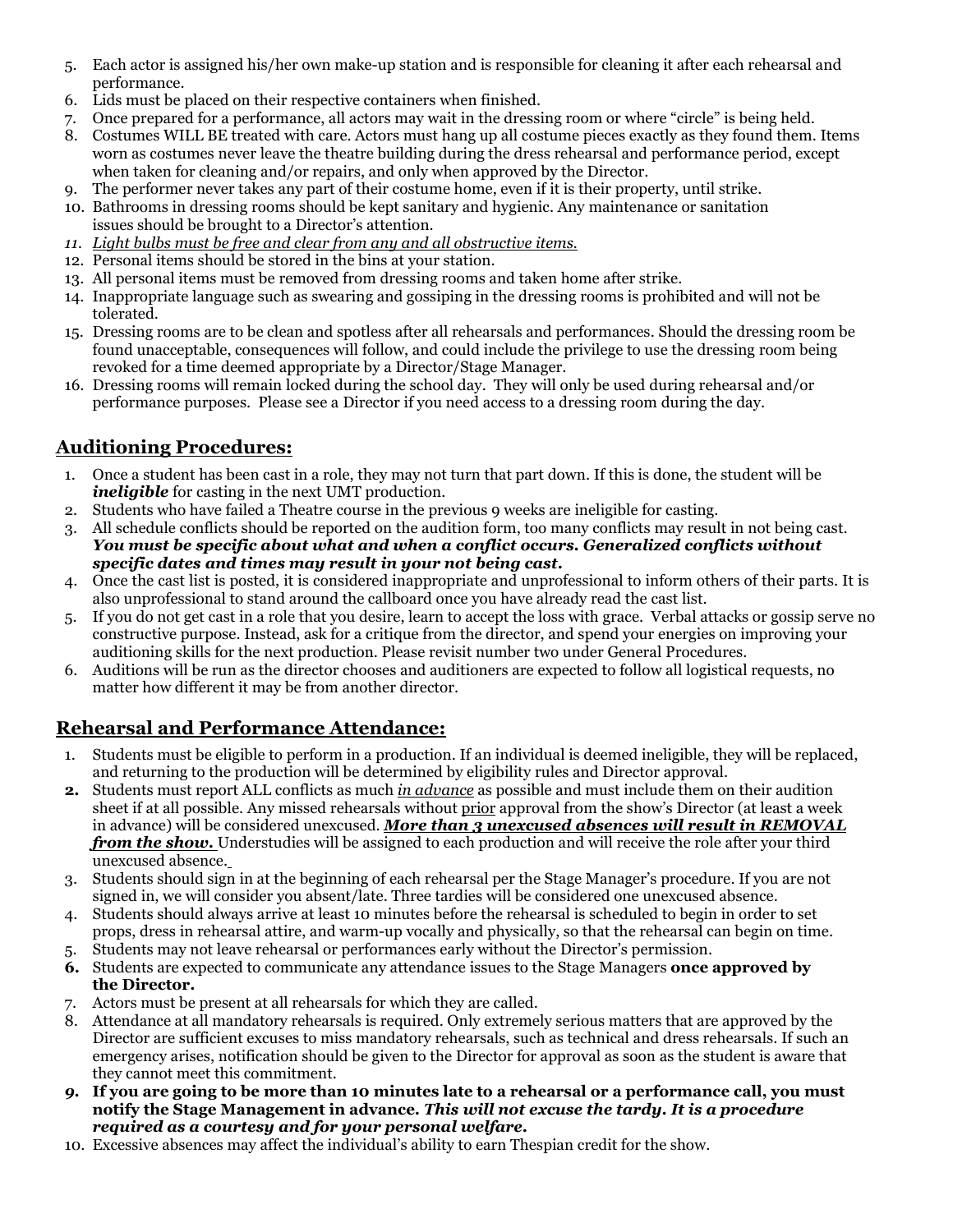#### **Actor Rehearsal and Performance Procedures:**

- 1. Silence MUST be maintained backstage during rehearsals and performances at all times.
- 2. Actors must follow all instructions by the Directors and Stage Managers, and cooperate with other actors, technicians, and participants in the production.
- 3. If a Director is not actively working with you, that does not mean you are simply free to do as you wish. If you can, think through scenes, come up with new choices, or work with the other actors in your scene to improve it. Work to make the rehearsal process more efficient, never work against it by being disruptive or distracting.
- 4. Actors should dress appropriately and modestly for rehearsal. Clothing and shoes should not impede movement. Appropriate shoes must be worn to every rehearsal. Rehearsal clothing may be neatly stored in the lockers – speak with a director about this first. Actors may be asked to leave rehearsal if not dressed appropriately, thus resulting in an unexcused absence.
- 5. Actors are responsible for scripts (and scores if applicable) at all times and must have these and pencils with them at every rehearsal. Failure to return a script or score when necessary may result in fines.
- 6. All company members must maintain a quiet, professional attitude at all times. Talking during rehearsal will not be tolerated and will result in removal from rehearsal, thus resulting in an unexcused absence. Excessive and ongoing talking is rude and inconsiderate and will be dealt with at the Director's discretion.
- 7. Props are to be used only in the given action of a play. Actors pick up all props from the assigned prop areas and return them as directed. No props are to be played with or removed from the stage area. No actor should touch a prop that does not belong to them.
- 8. Set pieces should not be moved, played with, touched, or sat upon except in the given action of the play.
- 9. The actor must cooperate with the Director in the overall "look" of the character. Hairstyles will be dictated by the character, period of the play, and design concept.
- 10. Personal issues should be dealt with outside of the performing and rehearsing times.
- 11. Actors should be in designated areas at all times at all rehearsals and performances.
- *12.* All actors and technicians are required to take notes on a notepad *no cell phones or tablets are allowed.*
- 13. Notes are only given and should be received from a Director, Stage Manager, or other Director approved personnel. Furthermore, when a Director is giving a note, this is the chance to absorb the information, mull it over, and if still confused the next day, get back to us. In the interest of time, for notes, just write it down and move on.
- 14. All actors and technicians are required to bring their own note pad for notetaking.
- 15. No cell phones are permitted during ANY rehearsals or performances and are not allowed on stage or backstage. Stage Managers will take them up at the start of rehearsal for safe storage.
- 16. Any student who is not directly connected to the production through the audition, casting, and technical assignment process shall not be allowed in the rehearsal or backstage.
- 17. All actors are responsible for assisting with the post-show strike.

#### **Technical Personnel: Crew and Performance Procedures:**

- 1. The technical crew is responsible for the same rehearsal and performance procedures and expectations as the actors for all rehearsals and crew for which they are called.
- 2. Crew members must follow all orders by the Directors and Stage Managers and cooperate with the actors, other technicians, and participants in the production.
- 3. Stage Managers and Crew Heads should be treated with the same respect as a Director.
- 4. All schedule conflicts, including specific dates and times, should be reported to the Director and Stage Manager.
- 5. Technical members are required to attend all appropriate crew calls.
- 6. Backstage behavior MUST be professional and silent at all times.
- 7. The traveler lines are the curtains that open and close left and right across the stage by pulling of a rope. These curtains should only be operated after the curtain is clear of obstructions. They should be pulled at an even and consistent speed with a hand over hand method and should not be jerked.
- 8. In order to receive Thespian points/Letterman recognition, you must be involved with the production from beginning to end.
- 9. All furniture and scenery must be carried or rolled on the painted stage floor; no dragging or sliding. All furniture must be put in the proper place at the end of rehearsal or performance.
- 10. Only technical personnel approved by a Director are permitted in the control booth, on the catwalk, or the scene shop.
- 11. Only trained and approved personnel are permitted to operate the light and sound boards.
- 12. Only technical personnel approved by a Director may be on headset. The conversation must be
- *professional* and *limited* to things directly pertaining to the technical aspects of the performance.
	- 13. All microphones and headsets must be properly put up in the designated area at the end of each rehearsal and performance, and only handled by designated sound technician.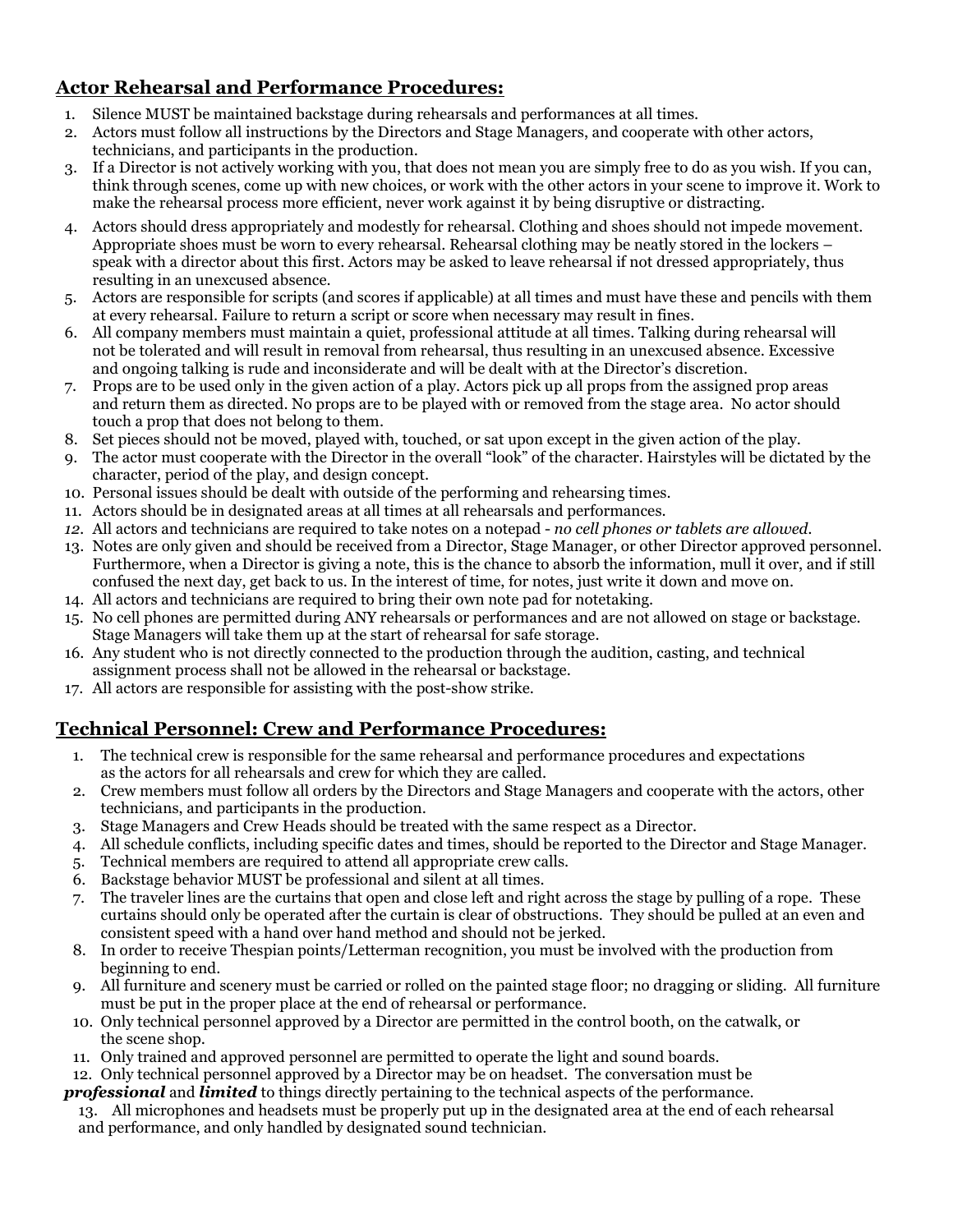14. Make-up and costume crews are the only crew members permitted in the dressing rooms during the dress rehearsal and performance process. They must be performing official make-up and costume duties during specific crew times as specified by a Director or crew foreman.

- 15. Student technicians are responsible for the proper use of all equipment.
- 16. Horseplay or improper use of tools is not permitted.
- 17. Only trained and approved personnel are permitted to use power tools.
- 18. Dismantling or playing with broomsticks or paint sticks is not permitted.
- 19. Wasting of supplies is not permitted.
- 20. Any tool/utensil used must be properly cleaned and put back in its proper place.

21. Crew will not be dismissed until all tools and equipment have been accounted for and returned to their proper place, and the work area is clean with Technical Director approval.

22. Painting sets, props, costumes should always be done with care. ALWAYS use a drop under your painting projects as well as protective paint clothes. DO NOT paint or spray directly onto an item without something protecting the floor. This goes for both indoor and outdoor. We do not want our concrete walking paths to look like a graffiti war zone.

#### **Expectations for Understudies/Alternates:**

- 1. Understudies/UIL alternates are expected to be prepared to perform their roles at an equivalent level to those whom they are assigned to understudy.
- 2. In the event of a re-casting situation, an understudy would be considered for but not guaranteed a role; however, that role will be defined by the Director.
- 3. All understudies/UIL alternates are called for every rehearsal/performance for which that part is called.
- 4. Understudies/UIL alternates should be very familiar with the production and be ready and willing to step in at any time.
- 5. Every person in the production needs to be aware of the script and be able to mark another part.
- 6. The understudy's focus should be onstage at all times, especially when their character is performing.

#### **Performance Etiquette:**

- 1. "Breaking Curtain" (peeking out) before the show, during the show, or at intermission is considered extremely bad etiquette and is not permitted.
- 2. Leaving school campus during a performance is not permitted.
- 3. The lobby in front of the auditorium is referred to as the "Reception Hall". It serves as the place where congratulations, hugs, gifts, and flowers can be exchanged after the performance. This is the most appropriate place for the cast and crew members to greet audience members. All audience members will be asked to wait in that area to greet cast members so that the tech crew can lock up the auditorium. The cast may not greet audience members in the auditorium for any reason.

#### **General Rules**

- 1. Any form of graffiti in and around the Fine Arts Department will not be tolerated.
- 2. Eating and/or drinking in costume is *strictly* forbidden, except for water.
- 3. All production participants should be prepared to perform assigned role/duties at rehearsals, crews, and performances.
- 4. Trash left around the Theatre area will not be tolerated. Please clean up after yourself.
- 5. Students are to be responsible for designated dressing room areas and must keep these clean and neat.
- 6. Costumes, clothing articles, accessories, make-up and props are not to be used unless designated/assigned to you by a director or designer. Students are required to wear assigned costumes.
- 7. After a scene is blocked, actors have *one* rehearsal when they may use their script onstage. During the two subsequent rehearsals, actors are permitted to call for a line when needed. Lines must be memorized as written at the following rehearsals or the actor is subject to disciplinary actions.
- 8. With the exception of cast, crew, Directors, and Director approved parents fulfilling their duties, absolutely no one should be backstage (dressing rooms, scene shop, etc.) during Dress Rehearsals and Performances.
- 9. All students involved in production must participate in strike.
- 10. Students who miss strike will be required to make up triple the time of strike they missed. If a student misses strike due to a pre-approved school sponsored event, they are only required to make up the time of strike missed.
- 11. Any outstanding debts (fees, fines, scripts, strike hours) will render students unable to participate in any subsequent performances.
- 12. UMT offers opportunities for the students to leave the campus during rehearsals or other activities for scheduled breaks, in which case UMT will not be held responsible. Each student should get permission from their parents to ride/drive other students if that is their choice.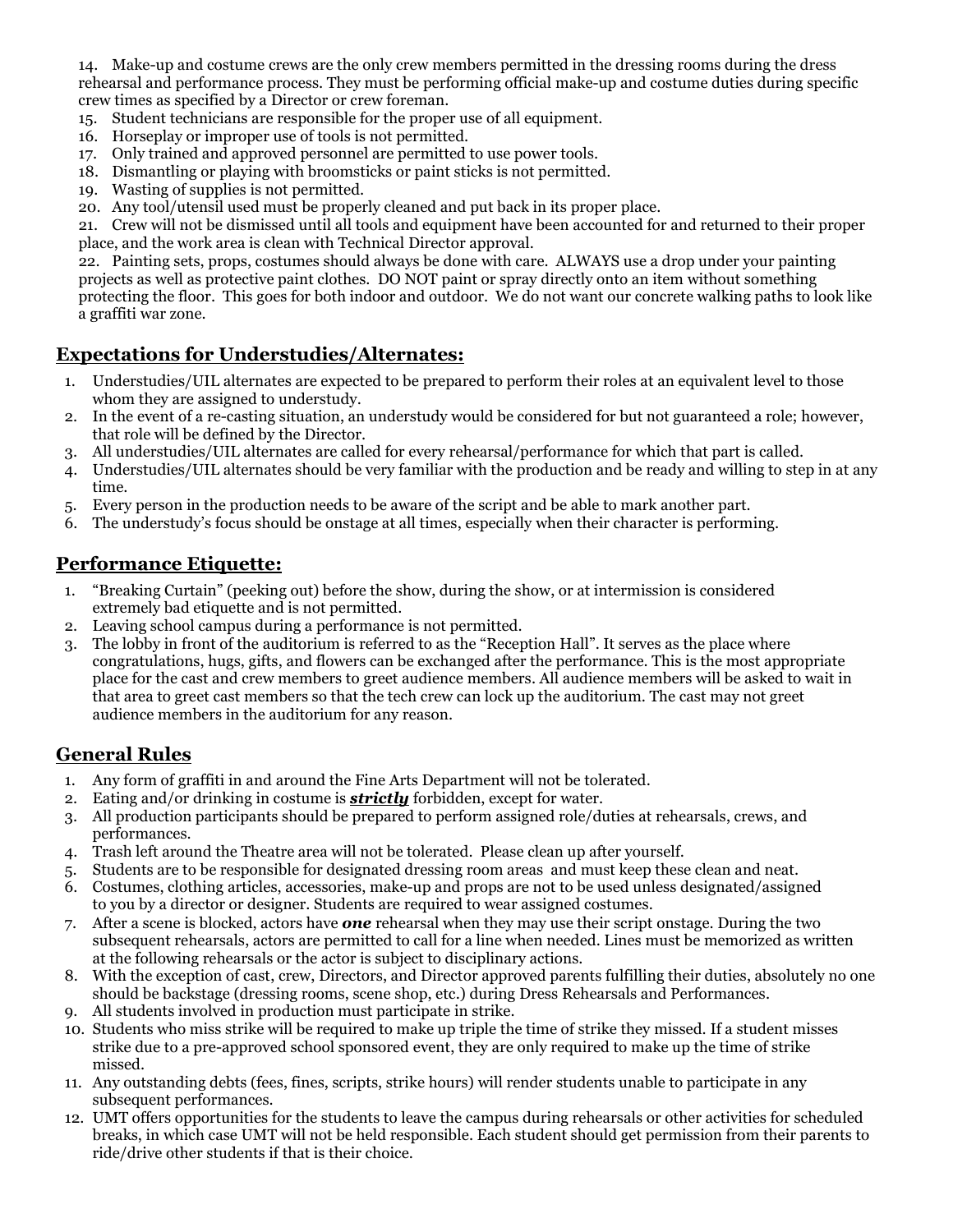13. Inappropriate public displays of affection are not allowed and will not be tolerated at rehearsals, back stage, or at any UMT sponsored events.

#### **Procedures and Expectations of Ushers and House Staff:**

- 1. All House Staff and ushers are to obey the House Manager at all times (as they would the Director).
- 2. The House staff and house crew must help set up the lobby and prepare programs before the opening of the house. When not fulfilling an Usher duty, all Ushers should stay in the auditorium until the opening of the House.
- 3. Ushers are to hand out programs, solve problems, handle emergencies, and answer any questions that may be asked by the audience.
- 4. At the end of each performance, the House Staff must clean up the house and lobby and return all equipment, including signs, tables, chairs and programs to their appropriate places before they are dismissed.
- 5. All House staff must be dressed professionally white dress shirt and black dress pants or skirt and in compliance with the CFISD dress code. You are the first impression of the department and must dress the part.
- 6. During the course of the show, the ushers and House Staff are to remain in the auditorium in their designated areas. They are not to leave or go backstage (unless otherwise told to do so by the House Manager or a Director).
- 7. Ushers and House Staff are not allowed in the dressing rooms during the performance process.
- 8. Ushers are to enforce all rules stated in the Theatre Rules section of this document.
- 9. In the event of a disrespectful, unruly, or inappropriate audience member, the Usher is expected to remain respectful at all times. If the problem cannot be solved, alert a House Manager, Director, or School Administrator (in that order) if additional help is necessary.
- 10. All House Staff members must be professional, respectful, courteous, and helpful to all audience members at all times. Any disrespect to a patron or the House Manager can result in disciplinary consequences.

#### **Travel Guidelines:**

- 1. Students must maintain eligibility during the school year in order to travel with UMT. If eligibility is lost, refund is not given.
- 2. All CFISD, sponsoring organization, Travel Company, hotel, and transportation rules are enforced on trips. Any serious infraction will result in immediate dismissal with the parents logistically and financially responsible for the student's immediate return.
- *3. You are only allotted 10 field trip dates per school year. You have to be mindful of this ESPECIALLY if you intend to participate in UIL One Act Play.*

# **School Travel**

Students who have the opportunity to travel in connection with the Cy-Fair ISD extracurricular events are representatives of the district and must exhibit exemplary behavior at all times. Students who dress or act inappropriately while traveling to or from a Cy-Fair ISD activity may be suspended or removed from the scheduled event and/or extracurricular program.

All students who participate in school-sponsored trips are required to ride in transportation provided by Cy-Fair ISD to and from the event. An individual exception may be made due to extenuating circumstances if the student's parent or guardian request is approved by the extracurricular sponsor and the Cy-Fair ISD Parent Permission Travel Form is approved by the campus principal Requests for Transportation Exceptions must be made and approved no later than 24 hours before the scheduledevent.

Students are not allowed to drive themselves to in-district or out-of-district school-sponsored events. Students involved in travel shall:

- Be on time for all trips;
- Dress neatly and in compliance with the district's dress and groomingpolicy;
- Be on their best behavior in restaurants and hotels:
- Care for any equipment assigned to the coach and return it to the proper storage location upon return to the school;
- Be on their best behavior while on the bus or other vehicle;
- Promptly obey all instructions given by either the sponsor(s) and school-approved adult chaperones.
- Follow the Cy-Fair ISD "Rules of the Road" for all overnighttrips.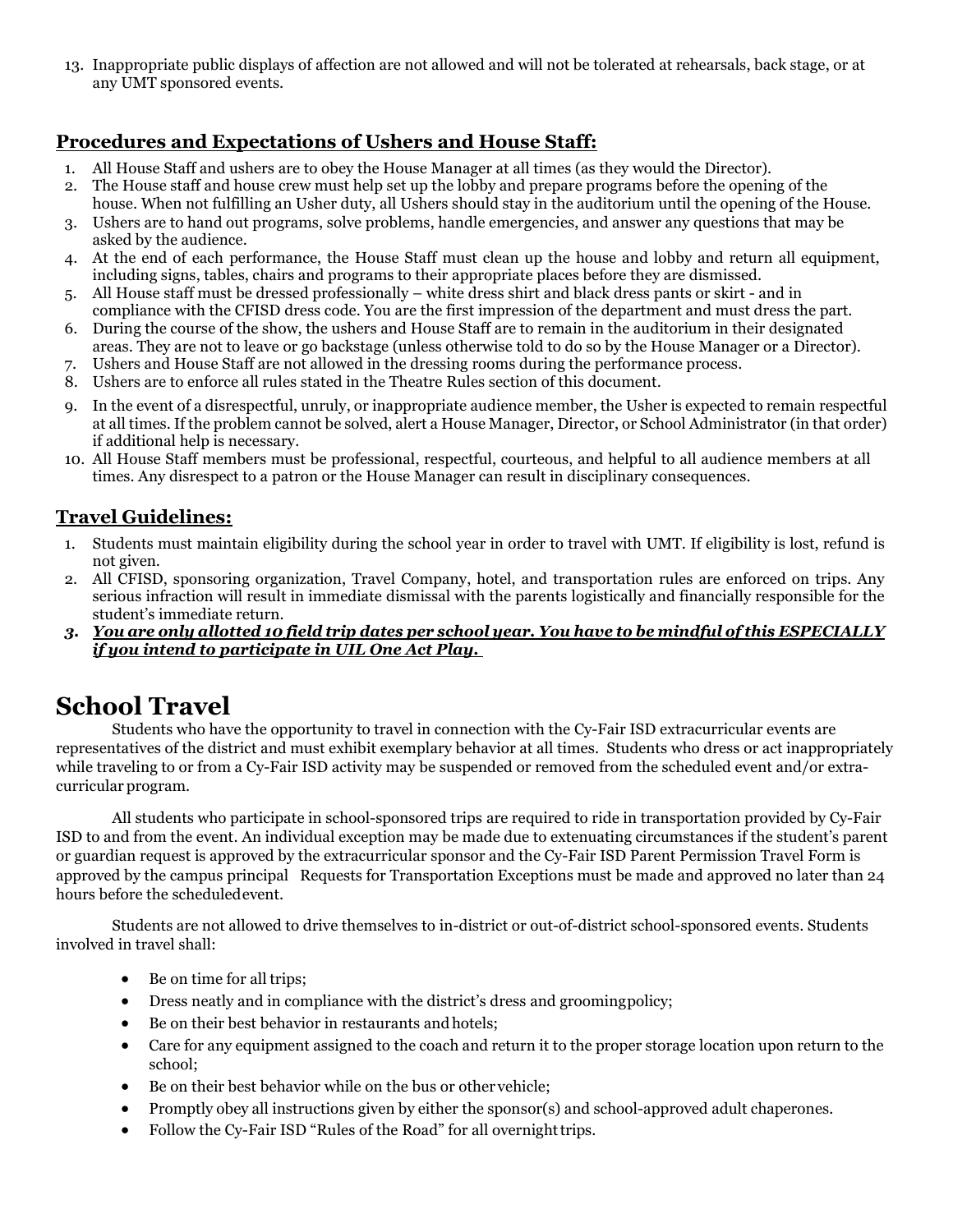#### **THESE GUIDELINES ARE TO BE REVIEWED WITH STUDENTS AND PARENTS PRIOR TO ANY OVERNIGHT TRAVEL. CAMPUSES AND ORGANIZATIONS MAY IMPOSE ADDITIONAL GUIDELINES, AS APPROPRIATE TO THE TRIP.**

1. No male may be inside a female's hotel room at any time for any reason. No female may be inside a male's hotel room at any time for any reason. Students may not switch their assigned hotel room without prior approval of the trip sponsor. If caught, consequences may be assigned depending on the situation, up to and including immediate removal from the trip and being returned home at parents' expense.

2. Once "Lights Out" is declared, every student must be in his/her assigned hotel room with the door closed and lights out.

3. Sponsors will conduct room/door checks throughout the night, to assure that students remain in their rooms.

4. Sponsors will establish a meeting location for students, in the event of a fire alarm at the hotel. Sponsors will assure that all students have evacuated appropriately and will then meet the students at the prearranged location, where roll will again be taken to confirm that all are present.

5. All students must participate in all activities set forth by sponsors. No student may deviate from the itinerary; all students must be on time for all scheduled meetings, events, and activities. All decisions about the trip will be made by sponsors. Students must be in groups of at least 2 or 3 at all times. This includes when going to the restroom. No one student is ever allowed to be by himself/herself at any time. Students who do not remain with the group or who are not in the correct areas, as reflected on the itinerary, including in their hotel room after lights out, will receive consequences on the trip and may be sent home at the expense of the parent/s.

6. Any student caught shoplifting or breaking the law; caught with any illegal item or substance, including but not limited to weapons, alcohol, drugs, or tobacco may be sent home at the expense of the parent/s and may be arrested, in accordance with provisions of the law. Upon arrival at school, the student will face disciplinary consequences set forth by the campus administration and the Student Code of Conduct.

7. Students are to be on their best behavior at all times, as they are representing their campus and Cy-Fair ISD. All disciplinary issues will be handled by trip sponsor(s) only. Sponsors will report all serious infractions immediately to the appropriate campus and/or district administrator, per the campus' protocol. Severe disruptions may result in the student's removal from the trip and return home, at the parents' expense.

8. Students are to immediately notify their sponsor if they become aware that another student has violated a safety rule or Rule of the Road. Failure to do so may result in disciplinary consequences for the student who remained silent.

9. Disrespect will not be tolerated. Any disrespect toward chaperones, sponsors or others, including other schools, may result in disciplinary consequences on the trip as well as consequences upon arrival at school. Students are to be respectful of other hotel guests. There is to be no loud music, running in the halls, prank calling to other rooms, or disruptive behavior of any kind.

10. No one is to use the hotel room phone to make out-of-hotel phone calls. No movies and no room service may be ordered. No items may be taken from the hotel, to include hotel towels, robes, remotes, pillows, linens and the like.

11. Everyone is to maintain a positive attitude at all times. If things run late, something goes wrong, etc. everyone is to deal with all situations calmly. Any negative attitudes may prevent the entire group from participating in scheduled events. No emotional outbursts from students, including arguments, will be tolerated.

12. Students must bring enough money for expenses, as set forth by sponsors and dress appropriately for each day's activities and weather.

13. Parents may travel to the team/group/club's destination but must do so on their own accord, not as a chaperone. Exceptions must be preapproved by campus administration. Parents traveling as chaperones for the trip must be officially cleared as volunteers by Cy-Fair ISD prior to preapproval by campus administration.

14. A parent or relative may not remove their student from assigned activities set forth by the sponsor. The group must travel as a group. If a parent insists on pulling their student away from the group, the parent forfeits their student's spot on the team/group and will assume all financial responsibility for their student from that point forward. This includes remaining lodging, meals, airfare/bus/transportation, etc.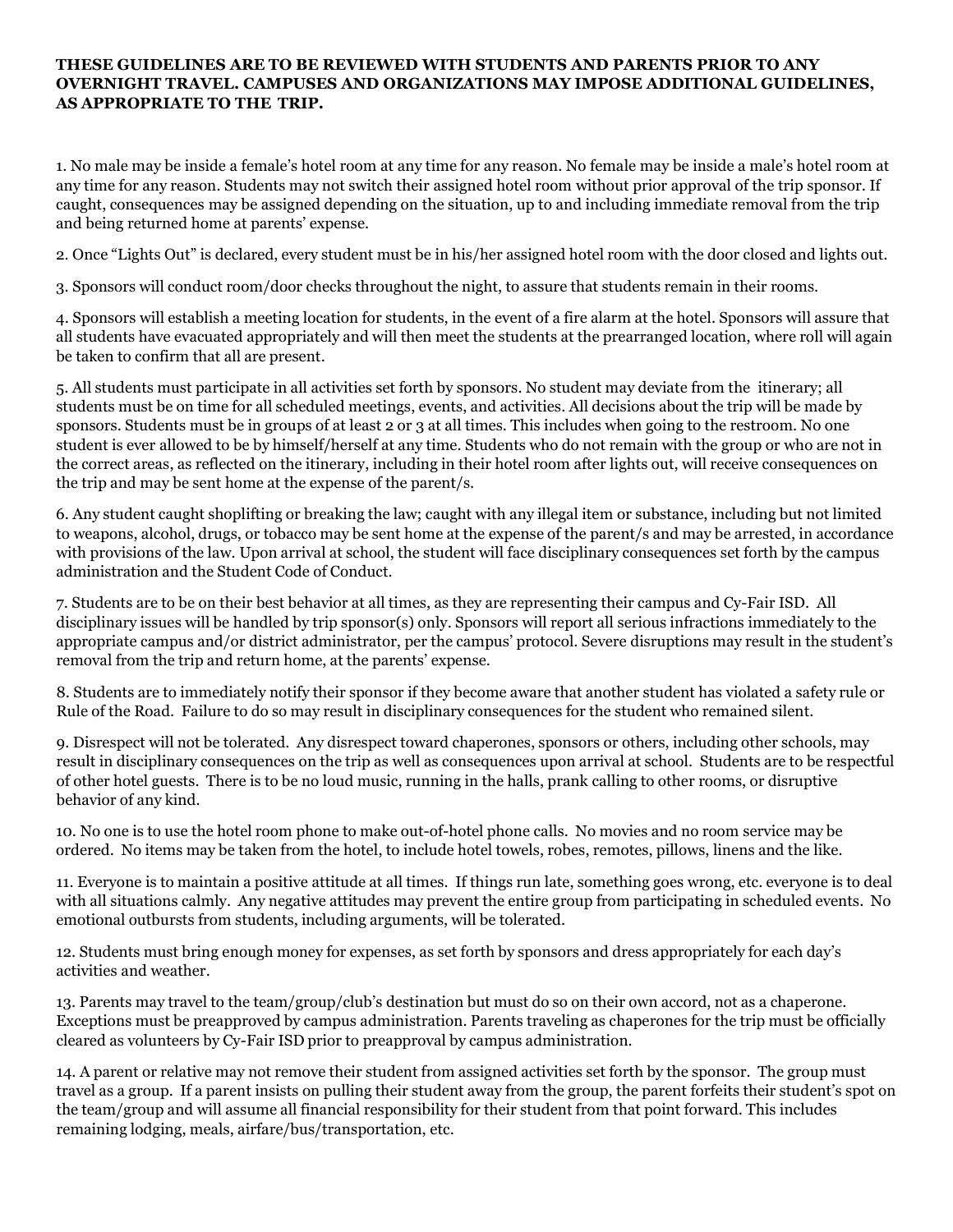15. Other than health or safety issues, parents may not address the trip sponsor with any concerns dealing their child during the trip and must wait until return to school.

#### **Transportation:**

- 1. Travelers should respect the rules of the vehicle driver and be courteous at all times.
- 2. Voices should be kept at an appropriate level for the vehicle.
- 3. If you are ever away from a chaperone or director when we are traveling, you must be with at least 2 other people from our troupe.
- 4. Any student leaving the designated campus we are visiting must be accompanied by a director or a chaperone.
- 5. Upon returning from a trip, be sure you've made proper arrangements for a ride home.

#### **Hotels (Overnight Accommodations):**

- 1. Students shall respect the curfew given by sponsors and/or hotel policy.
- 2. Rooms shall be kept clean and neat for the duration of the trip.
- 3. Be respectful of roommates and fellow guests of the hotel.
- 4. Voices should be kept at an appropriately low level in common areas of the hotel.
- 5. Students should be prepared to be flexible and plan ahead for showers, dressing, etc. as permitted.
- 6. Students are charged for any bills credited to their room.

#### **Thespian Membership and Point Policy:**

- 1. To be eligible to become an Official Thespian, ten points (in multiple categories i.e.; business, acting, or technical) are required. To become an Official Thespian, you must pay dues for International Thespian Society, and be initiated at the Drama Banquet.
- 2. Points are assigned in a manner based on the intention of the International Thespian Society Points Policy, which states that one point is equivalent to ten hours of work. However, they will be adjusted and fairly distributed on a case-by-case basis.
- 3. All hours for strike must be completed before any points will be awarded for that show.
- 4. Any outstanding fees will result in no points being awarded until fees are paid.
- 5. Seeing or viewing a show is ¼- ½ point. These points are miscellaneous. Ticket stub or program must be turned in to receive points.
- 6. To be eligible for Thespian status, a drama club member may not have over two unexcused absences.

#### **Letter jackets**

Letter jackets are EARNED by students who meet the following criteria:

- 1. Have earned at least two credits in theatre classes at school
- 2. Have participated fully in four mainstage productions in an acting, technical, or directorial role
- 3. Participated in UIL One-Act Play, UIL Theatrical Design, UIL Young Filmmakers Contest, Educational Theatre Association, or another advisor approved competition.
- 4. Earned ten points from participation in the above activities in accordance with the guidelines posted to the Bridgeland HS Theatre website

#### **Infractions and Consequences**

The goal of UMT is to provide a quality experience in all areas of theatre education. All students involved are expected to follow all rules and procedures outlined by the Handbook, without exception. In the event of a violation of the rules, the Directors will determine the appropriate measures of discipline. These rules are in place to ensure the safety and success of all students involved in the program.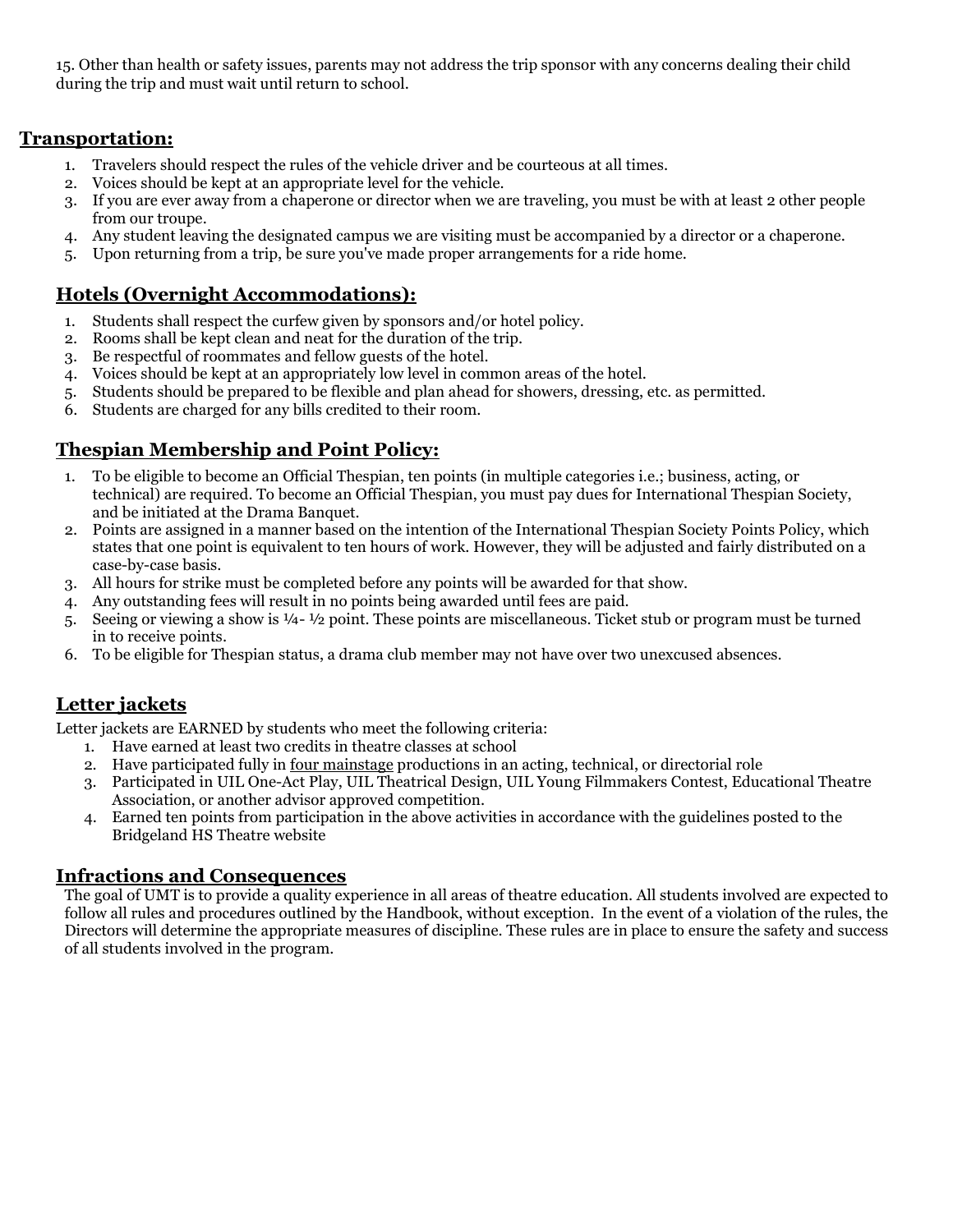#### **International Thespian Society Point Structure**

| Category        | Position/work done   One Act   Full Length |                |                | Category         | <b>Position/work done</b>                            | <b>One Act</b> | <b>Full Length</b>     |
|-----------------|--------------------------------------------|----------------|----------------|------------------|------------------------------------------------------|----------------|------------------------|
| <b>Acting</b>   | <b>Major role</b>                          | 4              | 8              | <b>Directing</b> | <b>Director</b>                                      |                | 4<br>8                 |
|                 | <b>Minor role</b>                          | 3              | 5              |                  | <b>Assistant director</b>                            |                | 3<br>6                 |
|                 | Walk-on                                    | $\mathbf{1}$   | 2              |                  | <b>Vocal director</b>                                |                | 3<br>6                 |
|                 | Chorus                                     | 1              | 3              |                  | Video producer/director                              |                | 3<br>4                 |
|                 | <b>Dancer</b>                              | 1              | 3              |                  | <b>Assistant vocal director</b>                      |                | 5<br>$\overline{2}$    |
|                 | Understudy                                 | 1              | $\overline{2}$ |                  | Orchestra or band director                           |                | 3<br>6                 |
|                 |                                            |                |                |                  | Assistant orchestra or band director                 |                | $\overline{2}$<br>5    |
|                 | <b>Production</b> Stage manager            | 4              | 8              |                  | Choreographer                                        |                | 4<br>7                 |
|                 | <b>Stage crew</b>                          | 2              | 4              |                  | Assistant choreographer                              |                | 3<br>5                 |
|                 | Lighting technician                        | 3              | 6              |                  |                                                      |                |                        |
|                 | <b>Lighting crew</b>                       | 2              | 3              | <b>Writing</b>   | Original play (produced)                             |                | 5<br>8                 |
|                 | Set designer                               | 4              | 5              |                  | Original radio script (produced)                     |                | 4<br>6                 |
|                 | Set construction crew                      | 3              | 5              |                  | Original TV script (produced)                        |                | 6<br>4                 |
|                 | Costumer                                   | 3              | 6              |                  | Original play (unproduced)                           |                | $\overline{2}$<br>1    |
|                 | Costume crew                               | 2              | 5              |                  | Original radio script (unproduced)                   |                | $.5\phantom{0}$<br>1.5 |
|                 | <b>Properties manager</b>                  | 3              | 5              |                  | Original TV script (unproduced)                      |                | .5<br>1.5              |
|                 | <b>Properties crew</b>                     | 2              | 3              |                  |                                                      |                |                        |
|                 | Sound technician                           | 3              | 5              |                  | Miscellaneous Oral interpretation                    |                | $\overline{2}$         |
|                 | Sound crew                                 | $\overline{2}$ | 3              |                  | <b>Duet acting scenes</b>                            |                | $\overline{2}$         |
|                 | Video editor                               | 1.5            | 2              |                  | Participation in theatre festival or contest         |                | $\overline{3}$         |
|                 | Video crew                                 | 1.5            | 3              |                  | <b>Attending theatre festival</b>                    |                | $1$ /day               |
|                 | Makeup manager                             | 3              | 5              |                  | <b>Assembly program</b>                              |                | 1                      |
|                 | <b>Rehearsal prompter</b>                  | $\overline{2}$ | 4              |                  |                                                      |                |                        |
|                 | Pianist                                    | 3              | 6              | <b>Advocacy</b>  | Participation in advocacy event                      |                | $1$ /day               |
|                 | <b>Musicians</b>                           | $\overline{2}$ | 3              |                  | Local advocacy work                                  |                | .1/hour                |
| <b>Business</b> | <b>Business manager</b>                    | 4              | 6              | <b>Officers</b>  | President                                            |                | 6                      |
|                 | <b>Business crew</b>                       | 2              | 4              |                  | Vice president, treasurer, or web editor             |                | 4                      |
|                 | <b>Publicity manager</b>                   | 3              | 5              |                  | Secretary/clerk                                      |                | 5                      |
|                 | <b>Publicity crew</b>                      | 2              | 3              |                  | International Thespian Officer (ITO)                 |                | 10                     |
|                 | <b>Ticket manager</b>                      | 2              | 4              |                  | <b>State Thespian Officer (STO)</b>                  |                | 8                      |
|                 | <b>Ticket crew</b>                         | 1              | 3              |                  |                                                      |                |                        |
|                 | House manager                              | 2              | 4              | <b>Audience</b>  | Troupe directors may award points at the hourly      |                |                        |
|                 | House crew                                 | 1              | 2              |                  | rate for attending productions, or they may award .5 |                |                        |
|                 | <b>Ushers</b>                              | 1              | $\overline{2}$ |                  | point for attending and writing a critique or report |                |                        |
|                 | Programs                                   | 1              | 3              |                  | reflecting the educational value of the experience.  |                |                        |
|                 | <b>Program crew</b>                        | 1              | $\overline{2}$ |                  |                                                      |                |                        |

URSA Major Theatrics will honor the following achievements in ITS:

| 10 Points   Thespian |                                           |
|----------------------|-------------------------------------------|
|                      | 60 Points   Honor Thespian                |
|                      | 120 Points   National Honor Thespian      |
|                      | 180 Points   International Honor Thespian |

## **URSA Major Drama Club**

#### **General Rules and Procedures**

1. Do not be disruptive at meetings or events associated with URSA Major.

a. At meetings, pay attention when information is being shared, and do not distract fellow drama club members. The less distracted people are, the quicker the informational meetings can be completed.

b. At events, you are a representation of UMDC, and should hold yourself to the highest standard. Be kind, be helpful, and maintain a professional appearance and attitude.

2. You are expected to be in the Remind and stay up to date with the information the Officer Line provides. They are available to help you, but there are many other members of the Drama Club, and the better you handle and manage the information you are given, and ensure you do your best to stay up to date with said information.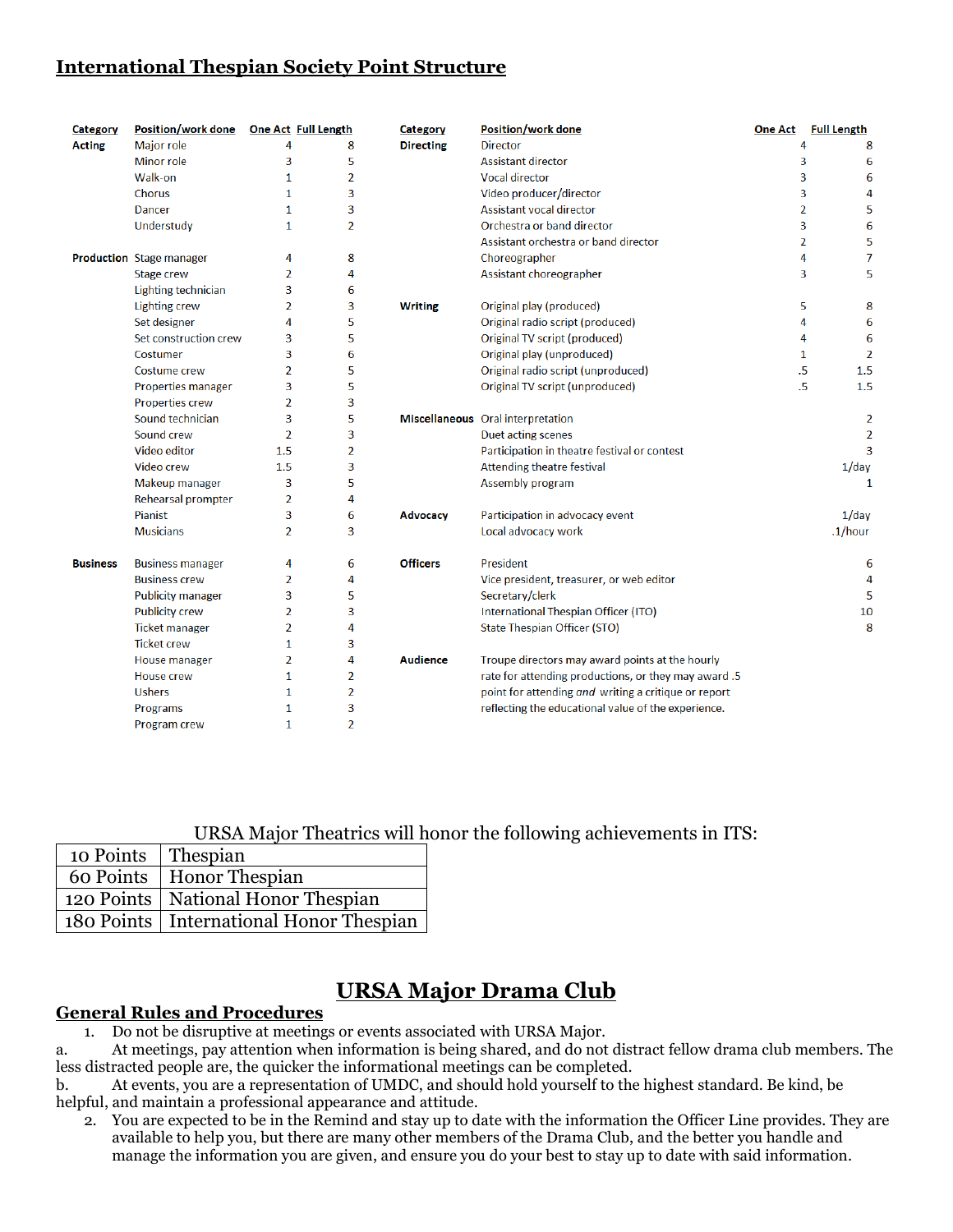- 3. Be kind to your fellow Drama Club members. If you are a disruption that negatively impacts those around you or are more discreetly partaking in bullying or mean behavior, the department director will be informed and a conversation about the behavior will occur. If it continues, the department director will be informed and will have a conversation with the student's parent/guardian. If it *still* continues, roles and Thespian membership *may* be revoked. .
- 4. Be proactive and take initiative. If you are given a job, or don't have responsibilities, then you should analyze the situation around you, and help those who may need it.
- 5. Be involved. You are not required to go to volunteering and events, but if everyone else is involved, and you are not, there is likely something wrong. Our community is only as strong as our weakest link.
- 6. In order for an individual to qualify for Thespian membership, they MUST be an official member of URSA Major Drama Club

#### **Attendance:**

- 1. All troupe members and hopeful troupe members are expected to be present at drama club meetings.
- 2. If a member anticipates an absence to a meeting, he/she may fill out the Google Form posted on the callboard. An officer will determine whether or not the absence is considered excused or unexcused
	- A. Excused absences may include, but are not limited to:
		- i. Mandatory practice for another extracurricular<br>ii. A doctor's appointment/illness
		- ii. A doctor's appointment/illness<br>iii. Tutoring/testing after school
		- Tutoring/testing after school
		- B. Unexcused absences may include, but are not limited to:
			- i. Didn't want to come
			- ii. Had to take people home from school
			- iii. Forgot about the meeting

#### **Fees**

- 1. Failure to pay club fees will result in being denied a t-shirt, being in the club photograph, and Drama Club membership
- 2. A member of drama club will not be considered for Thespian Society membership until all fines and fees have been paid.
- 3. In order for a member of Drama Club to be considered for Thespian of the month, all fines and fees must be cleared.

#### **Merit/Demerit System**

- 1. The purpose of the merit/demerit system is to give an outline of the potential rewards and consequences that can come from certain actions relating to behavior or attitude as is ordained by the directors or other persons of power.
	- a. The merits or demerits assigned are determined by either Directors (rehearsals/class) or Officers (Drama Club events and meetings).
	- b. Demerits not specifically written in the handbook can still be assigned as the Directors see fit.
	- c. Merits may be earned for actions not specifically mentioned in the handbook as the Directors or Officer Line sees fit.
- 2. This system only applies to official URSA Major Drama Club members, members of the Thespian Troupes, and members of productions

#### Demerits:

The following scale will be used as a way to measure and assess department members who have accumulated a number of demerits.

1 Demerit - Warning: You are notified about receiving a demerit, and receive a written warning. IMPORTANT: You will be notified every time you receive a demerit, but you will only receive a warning the first time.

3 Demerits - Probation: You are put under supervision of the Parliamentarian, who from there will give you biweekly jobs that you must check back in with them about. By their discretion, they may also check in with your teachers/directors as they see fit. Teachers must sign a form to confirm adequate behavior. Any demerits earned during the probationary period will extend the probation.

6 Demerits - Suspension of Drama Club and Thespians Membership: Your Drama Club and Thespian membership is suspended, meaning you cannot come to Drama Club events such as parties or socials, and you can't earn Thespian points while suspended.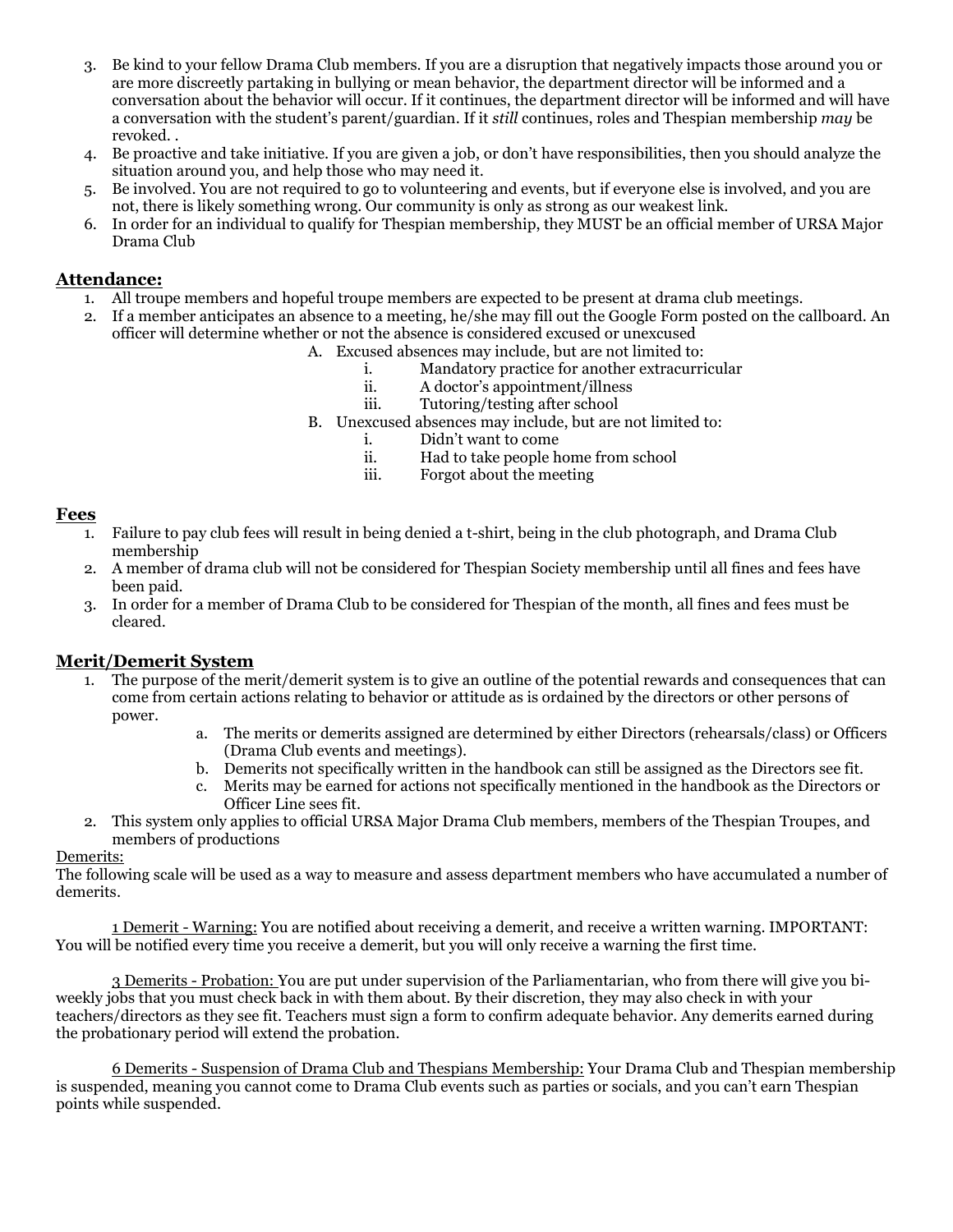9 Demerits - Dismissal from Troupe: You lose the right to audition or tech in any shows next semester. By your Director's discretion, you are also dismissed from your current productions. You lose full membership of Drama Club, and your Thespians membership is revoked until next season, and must be reinstated.

Merits:

Merits will be used for two key purposes: to remove demerits and to determine rewards. The conversion ratio of merits to demerits will be 3:1, meaning that every 3 merits will result in one demerit being removed.

| <b>Merits</b>                                                 | <b>Temporary Demerits</b>                                                                                      |
|---------------------------------------------------------------|----------------------------------------------------------------------------------------------------------------|
| 2 hours of volunteering at a drama club<br>event (cumulative) | Leaving dressing room dirty                                                                                    |
| Cleaning dressing room                                        | Disruptive behavior during rehearsals and/or UMDC meetings and<br>events                                       |
| Assisting in a show rehearsal, aside<br>from your own         | Negatively representing the department in public (including PDA,<br>excessive cursing, and poor sportsmanship) |
| Only A and B grading period averages                          | Exceeding the given amount of unexcused absences at Drama Club<br>meeting                                      |
| All As grading period averages (2<br>merits)                  | Eating in the auditorium                                                                                       |
| Officer/director recognition                                  | Leaving rehearsal/meeting early WITHOUT director/officer<br>discretion                                         |
| Attending other school's shows                                | Using cell phones                                                                                              |
|                                                               | Not signing in                                                                                                 |
|                                                               | Poor attitude                                                                                                  |
|                                                               | Social media infractions that poorly represent the troupe or a troupe<br>member                                |
|                                                               | Disrespectful behavior                                                                                         |

| Ways to Earn Merits and Demerits |
|----------------------------------|
|----------------------------------|

#### Permanent Demerits

| Assignment to DMC or ALC                                 |  |  |
|----------------------------------------------------------|--|--|
| Teacher complaint                                        |  |  |
| Skipping class/school                                    |  |  |
| Unexcused absence from a performance                     |  |  |
| Receiving at least three failing grades on a report card |  |  |
| Behavior detrimental to the department                   |  |  |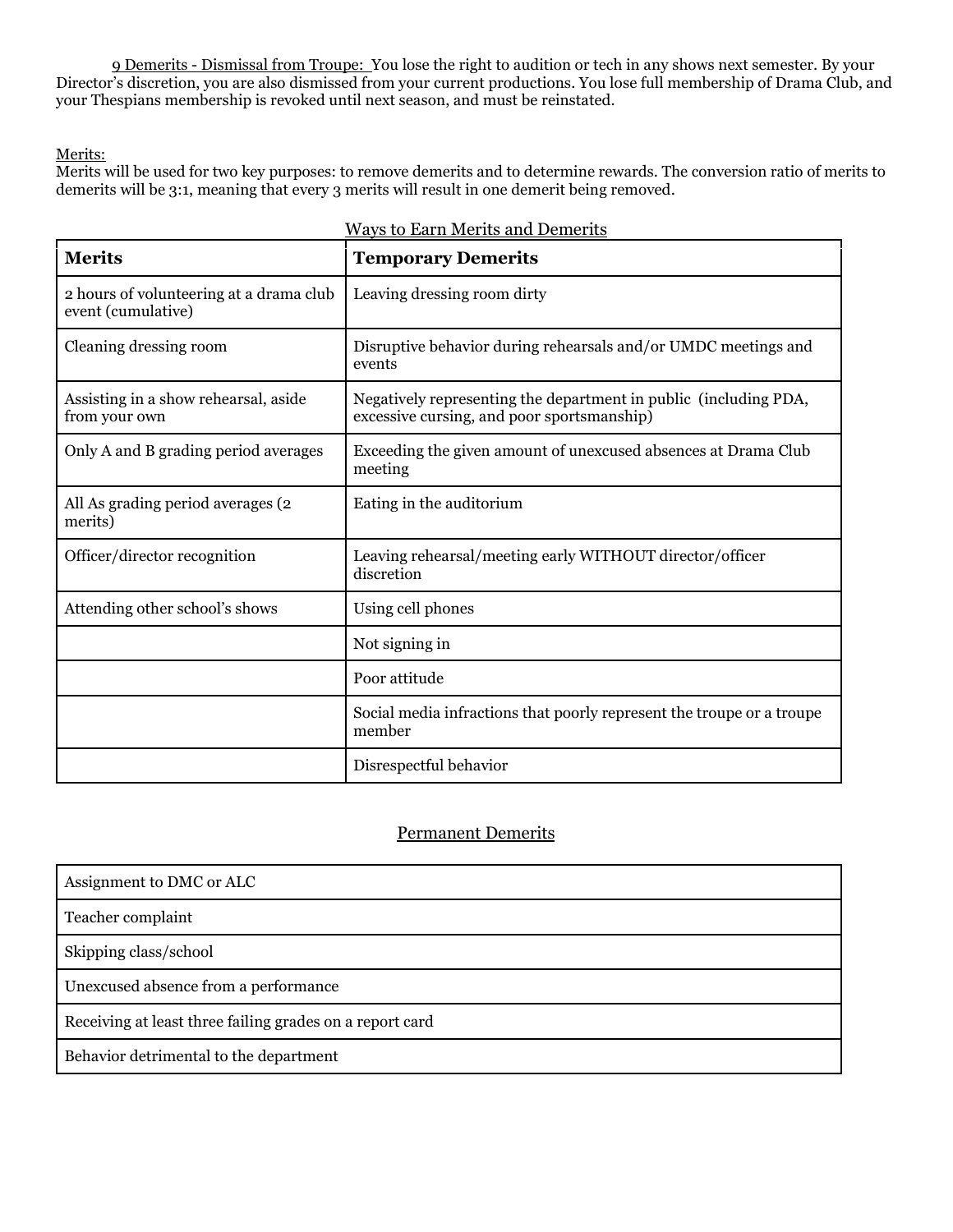#### **Officer Line Rules and Regulations\***

This is subject to change throughout the year per the Director(s), on an as needs basis.

#### **President:**

- Help everyone with everything
- Spearhead goal achievement and troupe activity
- Lead & plan meetings
- Voice of directors

#### **Vice President:**

- Correspond with Booster Club
- Oversee cleanliness of facilities
- Maintain whiteboard calendar
- Delegate when President cannot
- Lead club if the President role becomes vacant

#### **Secretary:**

- Oversee club attendance
- Track troupe activity
- Track Thespian point records
- Voice financial needs to Booster Club
- Address small-scale financial happenings (such as dues/fees reminders)

#### **Events Coordinator**

- Be a mediator to troupe disputes
- Work and/or go with the President to speak with local businesses and establishments in our troupe web
- Organize troupe activities such as:
	- o Auditions, Socials, School Events, Community Events, Banquet, etc.
- Delegate communication with the community in the form of marketing for specialized community events
- Assume the role of Vice-President if it becomes vacant

#### **Social Media Chair:**

- Maintain active troupe social media accounts such as:
	- o Twitter, YouTube, Instagram etc.
- Compile and organize photos from shows and other troupe activities

#### **Productions Coordinator:**

- Work with technical leaders in shows to coordinate facilities such as:
- o Prop room, Costume Closets, Light booth
- Coordinate costume fittings
- Usher liaison
- Strike Coordinator

#### **Officer Code of Conduct:**

- 1. You are expected to follow all Drama Club rules, especially considering you are a pillar of the Thespian Troupe, Drama Club, and theatre department.
- 2. Officer-exclusive demerits may be presented to an officer who breaks the code of conduct. These include, but are *not* limited to:
	- -Unexcused absence to a Drama Club meeting
	- -Unexcused absence to an Officer meeting

 3. A member of the officer line must go to at least one volunteering event per month or help organize the monthly social.

#### **Guidelines for Officer Removal:**

The first step is that the movement to begin the dismissal process must pass through a simple majority (50% or more) Officer Line vote to begin the dismissal process. The Officer Line must prepare a case for why the Officer-in-Question should be dismissed. It must be a genuine case grounded in case experiences and evidence. They should be prepared to present numerous exhibits of circumstances in which the Officer-in-Question failed to uphold their duties or broke the code of conduct. They will present this case before the Director(s), who will have the final verdict on the fate of the Officer.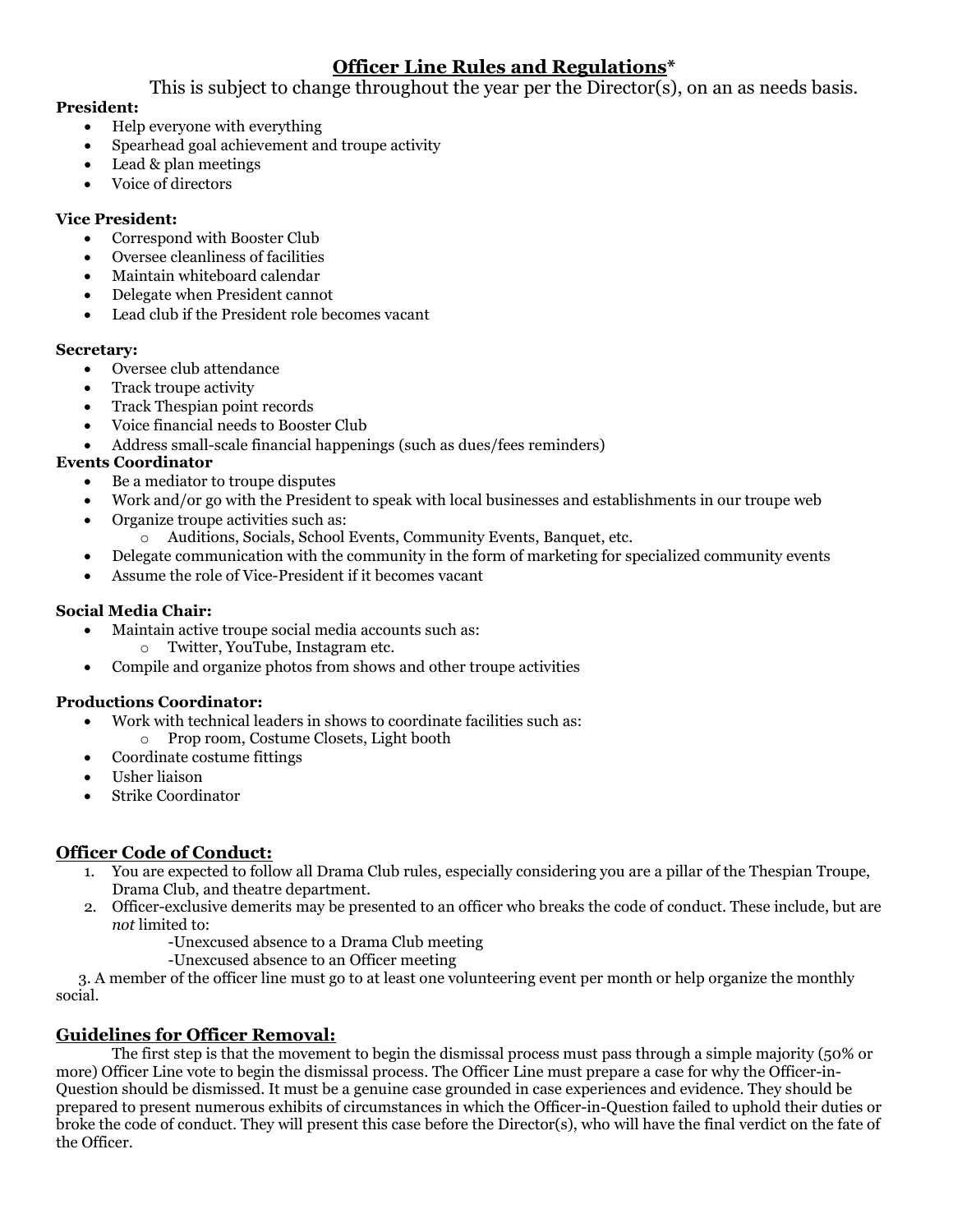The Directors are not required nor obligated to share the reasoning behind the verdict, dismissal or not, to the Officer Line, the Officer-in-Question, or Drama Club. This is not to say they can't, or they won't, but they do not have to.

If the verdict is that the Officer is not dismissed:

- 1. The Directors/Officer Line should examine the problems that brought the disciplinary review into question and plan a path forward to resolving the problems.
- 2. While the Officer-in-Question is not dismissed, they are still expected to work to fix any problems there were and continue performing their duties. If they continue to have issues or begin to have more problems in the wake of the review, they can still be subject to another hearing.

If the verdict is that the Officer is dismissed:

- 1. Directors will inform the Officer that they are being dismissed.
- 2. The Officer Line is expected to handle the process of dismissal with maturity and poise.
- 3. The Officer being dismissed should leave their office and their role in the state for someone else to take their office.

If An Office Is Vacated For Any Reason:

- 1. The Directors and the Officer Line will announce a special election process for the Office and put out applications for any incumbent hopeful.
- 2. After the application process, if needed, the candidate pool will be narrowed, and the potential best fits will be called in for an interview with either a Director or the Officer Line.
- 3. After the interview process, assuming no further screening is needed, the new Officer will be chosen and will fill the vacant role, with all the resources left by their predecessor.
- 4. After their election, the incumbent Officer will have a week-long grace period during which they will officially receive the role and their predecessor will guide them on their first steps. This applies to any vacancy, even dismissal.

# **Social Media**

Everything posted on social media is public information – any text or photo placed online is completely out of your control the moment it is placed online – even if security settings are listed as "private". Information (including pictures, videos, likes, dislikes, emojis and comments) may be accessible even after removed. Once a photo or comment on a social networking site has been posted, that photo or comment becomes the property of the site and may be searchable even after being removed.

Similar to comments made in person, CFISD will not tolerate disrespectful comments and behavior online, such as:

- Derogatory language or remarks that may harm other teammates or coaches; other CFISD students, teachers, or coaches; and students, coaches, or representatives of other schools, including comments that may disrespect opponents.
- Incriminating photos or statements depicting violence; hazing; sexual harassment; full or partial nudity; inappropriate gestures; vandalism, stalking; underage drinking, selling, possessing, or using controlled substances; or any other inappropriate behaviors.
- Creating a serious danger to the safety of another person or making a credible threat of serious physical or emotional injury to another person.
- Indicating knowledge of an unreported school or team violation—regardless if the violation was unintentional or intentional.

All students are expected to adhere to the District's Discipline Management Plan and Student Code of Conduct. However, sponsors, directors and coaches of extracurricular activities may develop and enforce standards of behavior that are higher than the District's Discipline Management Plan and Student Code of Conduct and may condition membership or participation in the activity on adherence to those standards. Extracurricular standards of behavior may take into consideration conduct that occurs at any time, on or off school property. A student may be removed from participation in extracurricular activities or may be excluded from school honor and leadership organizations for violation of organizational standards of conduct of an extracurricular activity or for violation of the Discipline Management Plan and Student Code ofConduct. Higher standards of conduct are expected of students representing the District's extracurricular activities which are considered a privilege. Students may be asked to sign a written contract agreeing to adhere to a higher standard of conduct as outlined by each extra-curricular program.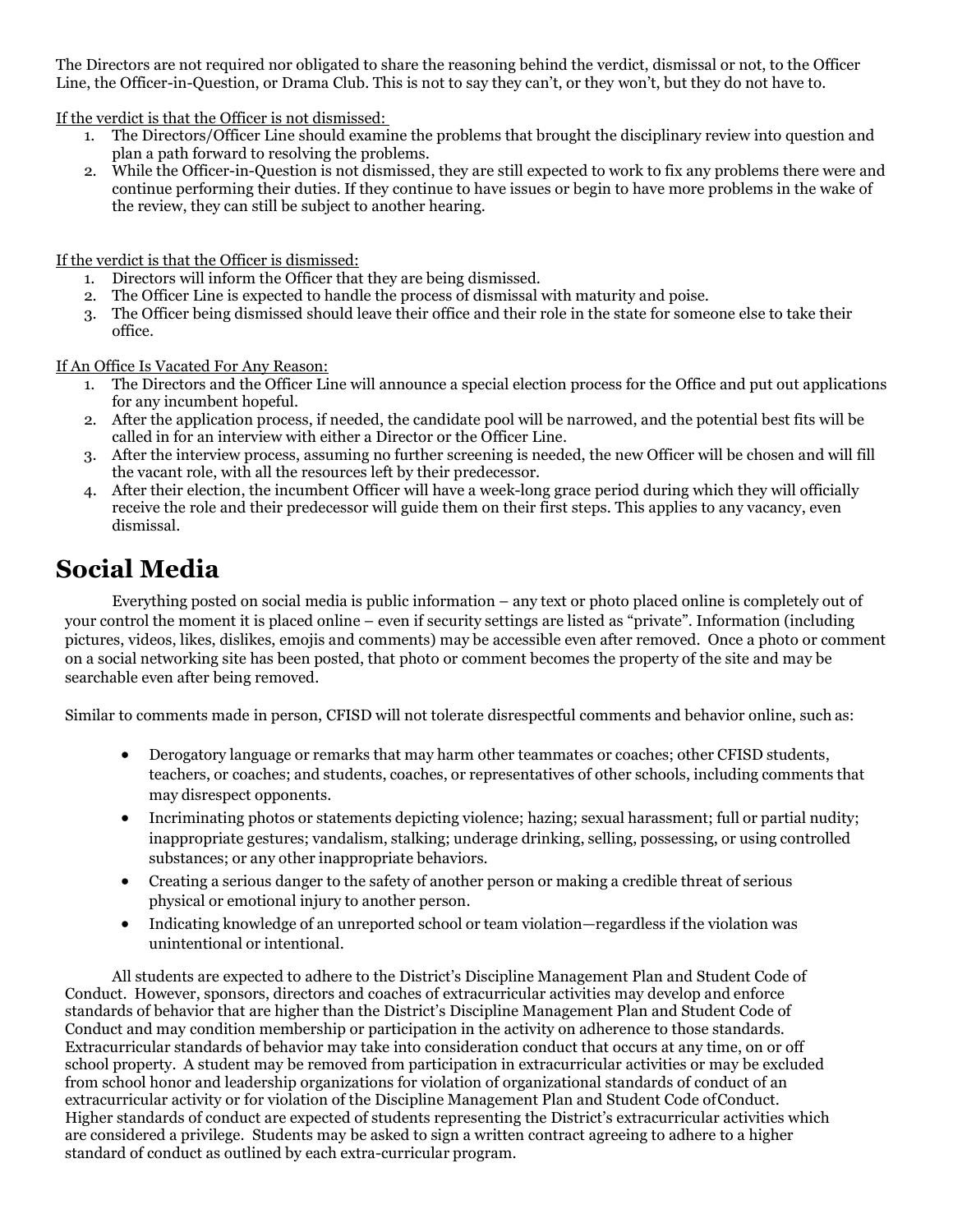# **Social Electronic Media Behavior Standard**

Any student member of an extracurricular organization representing themselves, or their organization, in an unfavorable, questionable or illegal manner through social electronic media (i.e. Twitter, Instagram, Facebook, websites, blogs, text messages, chat rooms, etc.) communication devices in such a way as to bring discredit, dishonor, or disgrace on their organization or members of any other school organization will be subject to the disciplinary actions determined by appropriate school personnel including organization coachesand directors. Social electronic media violations can result in removal from the extra-curricular organization through the end of the current semester. A second violation can result in removal from the extra-curricular organization.

# **Activity Fees**

**CLASS FEES:** Each Bridgeland HS student enrolled in a Theatre and/or Technical Theatre class is responsible for a **\$56 activity fee**. This fee is used to support several classroom assignments and projects. The fee also provides student copies of scripts and a Theatre T-shirt for each student enrolled in the program. Please use the **SCHOOL CASH ONLINE SYSTEM** to pay these fees. Please contact Mr. Delka if you need to make arrangements for payment. Failure to pay can result in grades being held back at the end of the semester/year by the front office campus administration and/or making you ineligible to exempt end of semester finals. **Deadline for the 2020-2021 Activity Fee is Friday, October 2, 2020.** Please understand that show fees, Thespian travel, and other event fees are separate from the classroom activity fees. This is the only fee that is paid through SCHOOL CASH. The remainder of fees for shows, events, travel are paid through the Bridgeland Theatre Arts Booster Club (BTABC). All theatre parents are strongly encouraged to become members of the BTABC, and to become actively involved in the club's activities. Running a successful theatre program takes a great deal of support and can only be possible through the supplemental support from the parents and community.

**CLUB FEES:** Each Bridgeland HS student wanting to join the URSA Major Theatrics DRAMA CLUB will be required to pay an annual fee of \$25 for membership. This will include a club t-shirt and will help to fund the mission of the club and its activities.

**THESPIAN FEES:** Students attending the state and/or national Thespian convention and competition will be expected to pay all entrance, hotel, food and travel fees. This fee will be assessed each year, and will be explained to the delegates as needed.